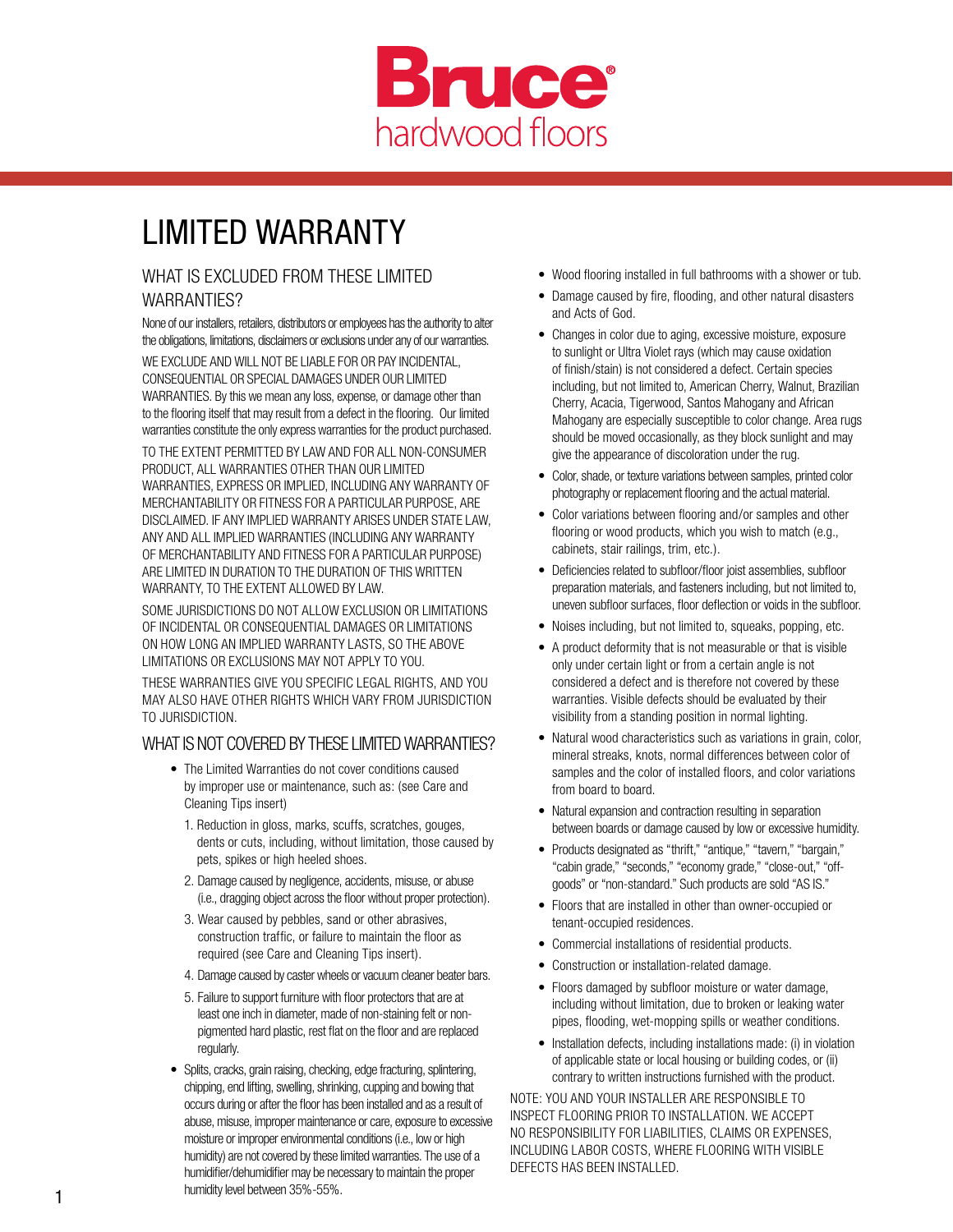

## WHO IS COVERED?

All warranties in this Limited Warranty Guide are given only to the original retail purchaser of our product. Our warranties are not transferable.

#### WHAT IS COVERED AND FOR HOW LONG?

The limited warranties described in this guide are subject to the product applications, limitations, disclaimers and exclusions described below and are effective for floors purchased after July 1, 2010. All warranties run from the date of retail purchase for the applicable period described in this guide.

### WHAT ARE YOU RESPONSIBLE FOR UNDER OUR WARRANTIES?

To be covered under our limited warranties (except under the Preinstallation Defects Warranty) you need to retain your sales slip and make sure that the flooring is properly installed in accordance with our installation instructions provided with the flooring. To be covered under our Subfloor Moisture Protection Warranty, keep your proof of pre-installation moisture test results and sales slip confirming use of our recommended adhesives and Armstrong S-135 VapArrest Professional Moisture Retardant System. To be covered under our limited warranties when installing over a radiant-heated subfloor, keep the flooring surface at or below 85˚ F (29˚ C) and the relative humidity between 35% and 55%.

### HUMIDITY'S IMPACT ON YOUR FLOOR

To protect your investment and ensure that your floor provides lasting satisfaction, the following precautions should be taken to help control humidity levels in and around your floor. For best results, keep the relative humidity in your home between 35% and 55%.

- Heating Season (Dry Conditions) a humidifier is recommended to prevent excessive shrinkage in hardwood floors, which causes gaps between the boards, due to low humidity levels. Wood stoves and electric heat tend to create very dry conditions.
- Non-Heating Season (Humid and Wet Conditions) To prevent excessive expansion, cupping and peaking of the floor, which could lead to cracking and checking of the wood finish, maintain proper humidity levels with the use of an air conditioner, dehumidifier or by turning on your heating system periodically during the summer months. Immediately wipe up spills and wet areas to avoid excessive exposure to water. Do not obstruct in any way the expansion joint around the perimeter of your floor.

You must also properly care for your new floor using our easy-tofollow Care and Cleaning Tips insert. We recommend that you use only our specially formulated floor care products to preserve your flooring. Use of floor care or sundry products (i.e. adhesives) other than those we have specially formulated and recommend for use with our flooring products may damage your floor and will void this warranty.

## WHAT WILL WE DO IF ANY OF THE COVERED EVENTS OCCUR?

If any of the covered events listed in this guide occurs within the warranty periods specified for the respective flooring product, we will recoat, refinish, fill or furnish comparable flooring (of our manufacture and of similar color, pattern, and quality), for either the repair of the defective area or the replacement of the floor, at our option. In the unlikely event that we are unable to correct the problem after a reasonable number of attempts, we will refund the portion of the purchase price for the section of failed flooring. If your floor was professionally installed, we will also pay reasonable labor costs for the direct repairs or replacement within the first five years of the warranty period, or the length of the warranty period, whichever is less based on the following schedule.

First two years of warranty period: labor reimbursed at 100% of reasonable and customary charges. Three to five years of warranty period: labor reimbursed at 50% of reasonable and customary charges.

These limited warranties do not include the removal or replacement of cabinets, fixtures, retail markups, installation or labor provided by others or supplemental costs, including but not limited to, relocation during the repair process such as hotel, meals, or moving and storage of furniture.

For our products with the Subfloor Moisture Protection Warranty, we will replace or repair (as specified above) such flooring no more than once, which is your exclusive remedy under this limited warranty. If the replacement or repair fails in the same manner a second time, the site conditions will be deemed unacceptable for the installation of our hardwood floors.

These are the exclusive remedies under this limited warranty if a defect or other warranted condition occurs. We reserve the right to verify any claims or defect by inspection and have samples removed for technical analysis.

#### WHAT SHOULD YOU DO IF YOU HAVE A PROBLEM?

We want you to be happy with your floor purchase. If you are not, call your retail store first. They can answer your questions and, if necessary, start to process a claim. If you have further questions, please contact us at:

 Armstrong Flooring, Inc. Customer Service Center P. O. Box 3001 Lancaster, Pennsylvania 17604-3001 800-233-3823

#### PLEASE KEEP YOUR SALES RECEIPT. INFORMATION REGARDING THE CLAIMED DEFECT AND DATE AND PROOF OF PURCHASE MUST BE PROVIDED.

IMPORTANT NOTE: While the majority of claims are resolved with the help of your retailer within 30 days from the day you contact them, some claims may require additional attention. In the unlikely event that your claim is not resolved within 30 days, please contact the Customer Service Center indicated above no later than 60 days from the date you first discovered the problem with your floor. It is your responsibility to file a timely claim to protect your rights under these limited warranties.